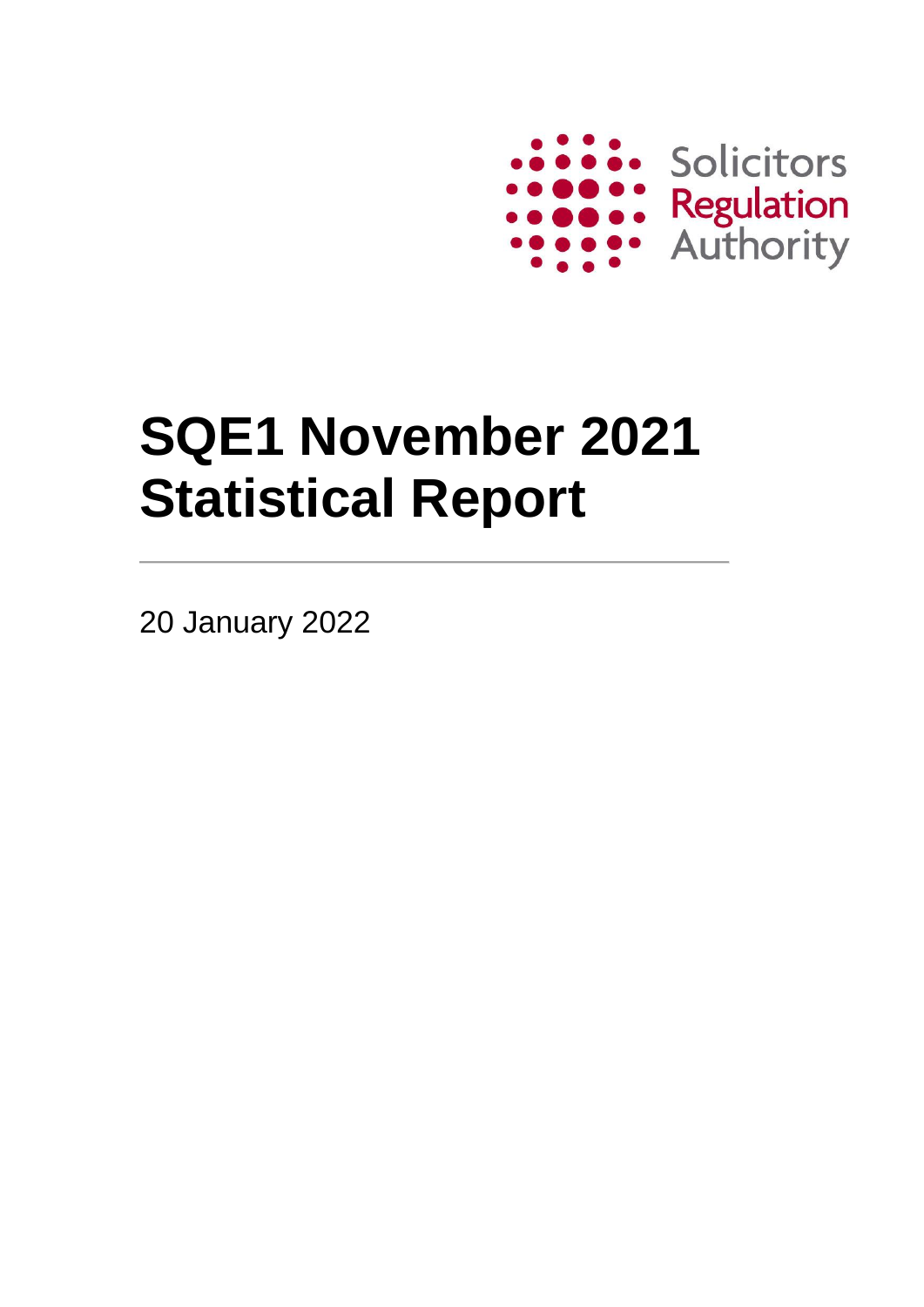## **SQE1 November 2021 Assessment Report**

The Solicitors Qualifying Examination (SQE) is a single rigorous assessment for all aspiring solicitors. It consists of two parts: SQE1, which tests candidates' functioning legal knowledge and SQE2 which tests candidates' practical legal skills. The first SQE1 assessments ran on 8 and 11 November 2021.

This report includes statistics that provide some simple feedback on the assessments and their performance. The table below shows the number of candidates, the passing score, and the overall pass rate for FLK1 and 2. It also shows the number of candidates who sat both parts of SQE1 and their pass rate.

| <b>Statistic</b>     | FLK1 | FLK <sub>2</sub> | SQE1<br>overall |
|----------------------|------|------------------|-----------------|
| Candidate            | 1084 | 1078             | 1073            |
| <b>Passing Score</b> | 57%  | 56%              | NA              |
| Pass Rate            | 67%  | 54%              | 53%             |

#### Descriptive Statistics

The following table shows the average (mean) score, the standard deviation, median, minimum, maximum and range of observed scores for FLK1 and 2.

| <b>Statistic</b> | FLK1 | FLK <sub>2</sub> |
|------------------|------|------------------|
| Mean %           | 61.2 | 56.8             |
| Std. Dev %       | 12.6 | 13.9             |
| Median %         | 62   | 58               |
| Min %            | 21   | 22               |
| Max %            | 89   | 89               |
| Range %          | 68   | 67               |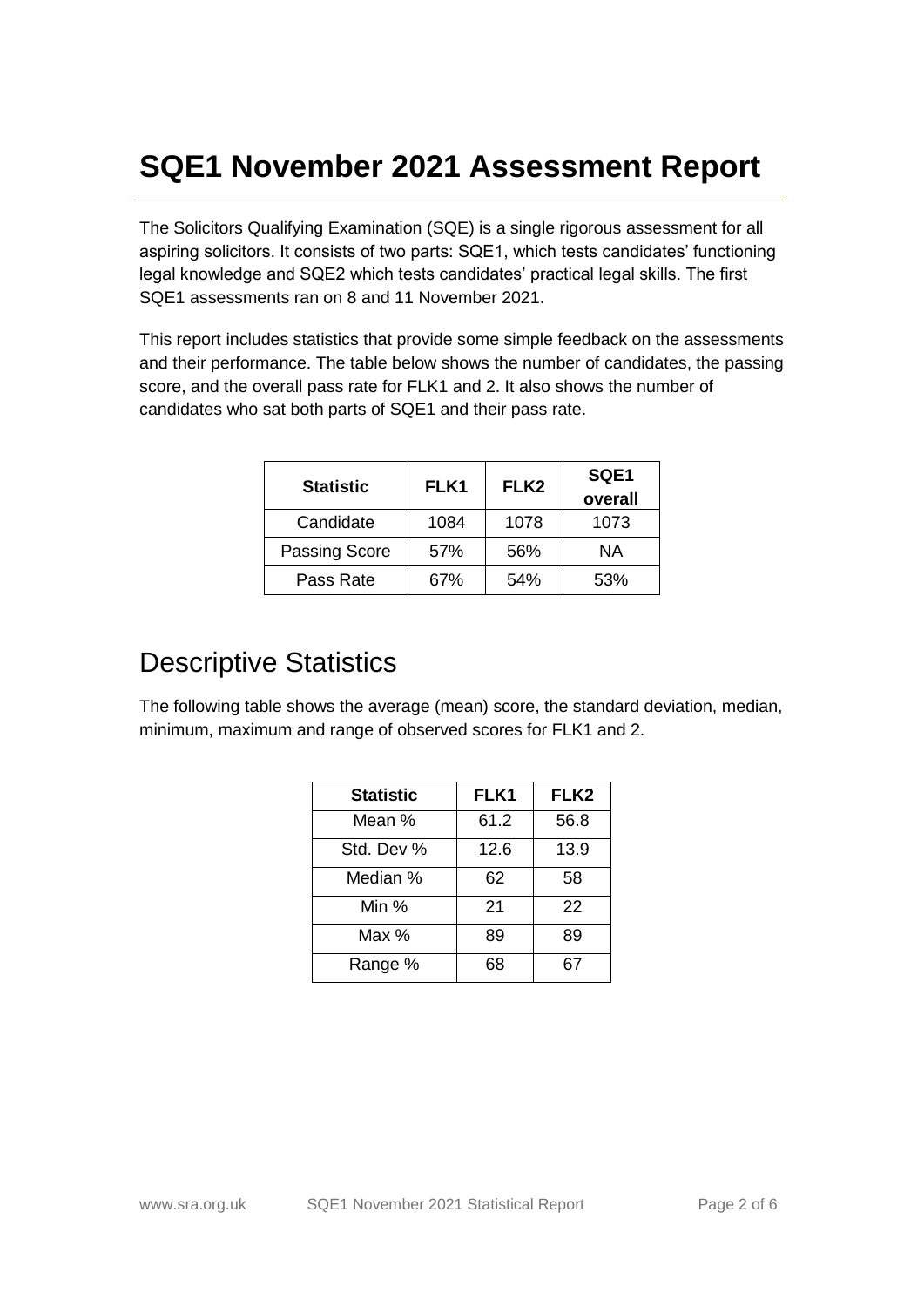#### Score Distribution Charts

These charts show the distribution of scores for FLK1 and 2, with a red line showing the passing score required for each assessment.



This chart shows the scores for FLK1 and FLK2 divided into quintiles. Each quintile shows the range of scores achieved by a fifth of the candidates, with Q1 showing the top fifth and Q5 showing the bottom fifth of scores.



www.sra.org.uk SQE1 November 2021 Statistical Report Page 3 of 6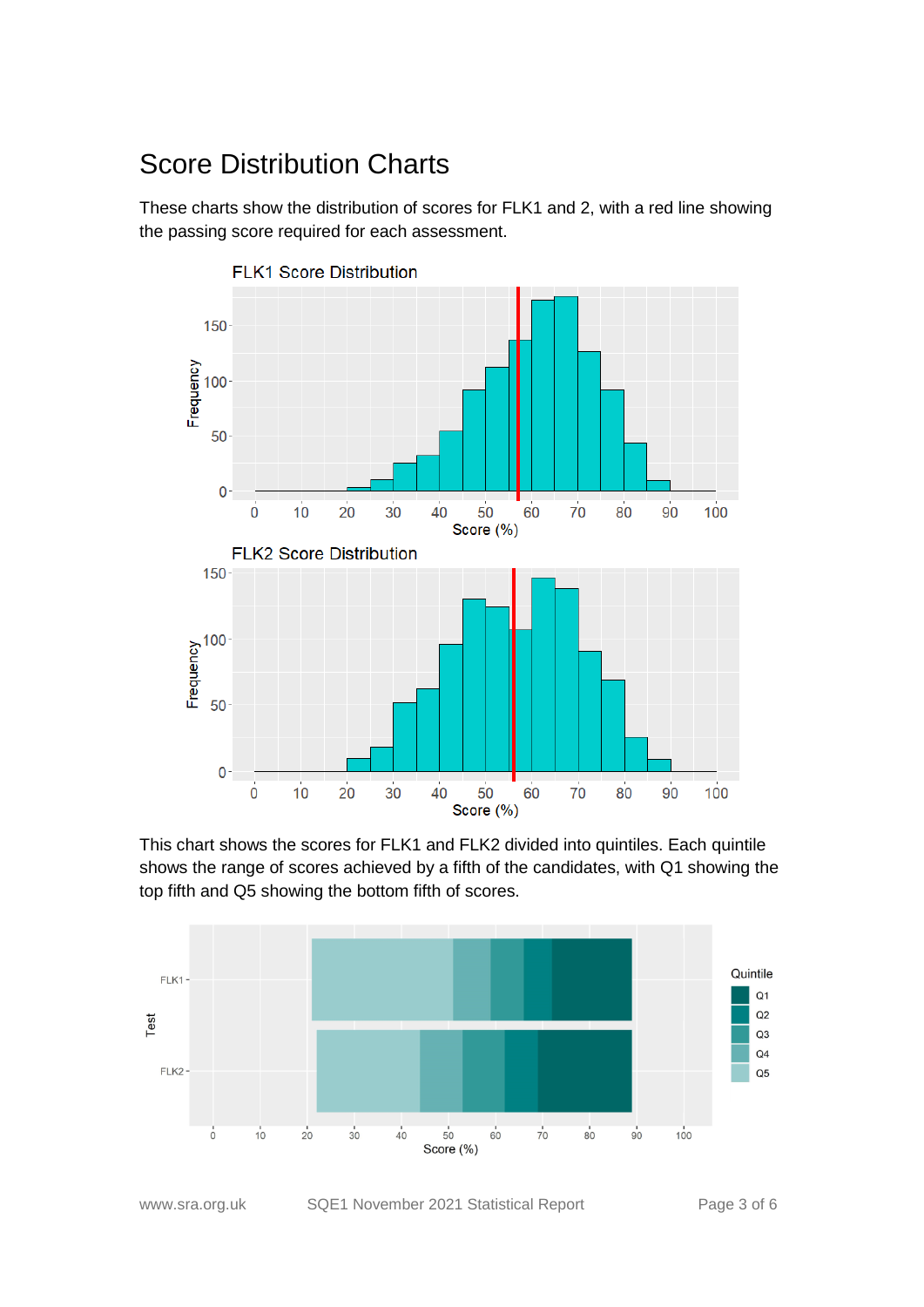#### Performance by Practice Area

These charts show the scores for different practice areas within FLK1 and FLK2 divided into quintiles. Each quintile shows the range of scores achieved by a fifth of the candidates, with Q1 showing the top fifth and Q5 showing the bottom fifth of scores.

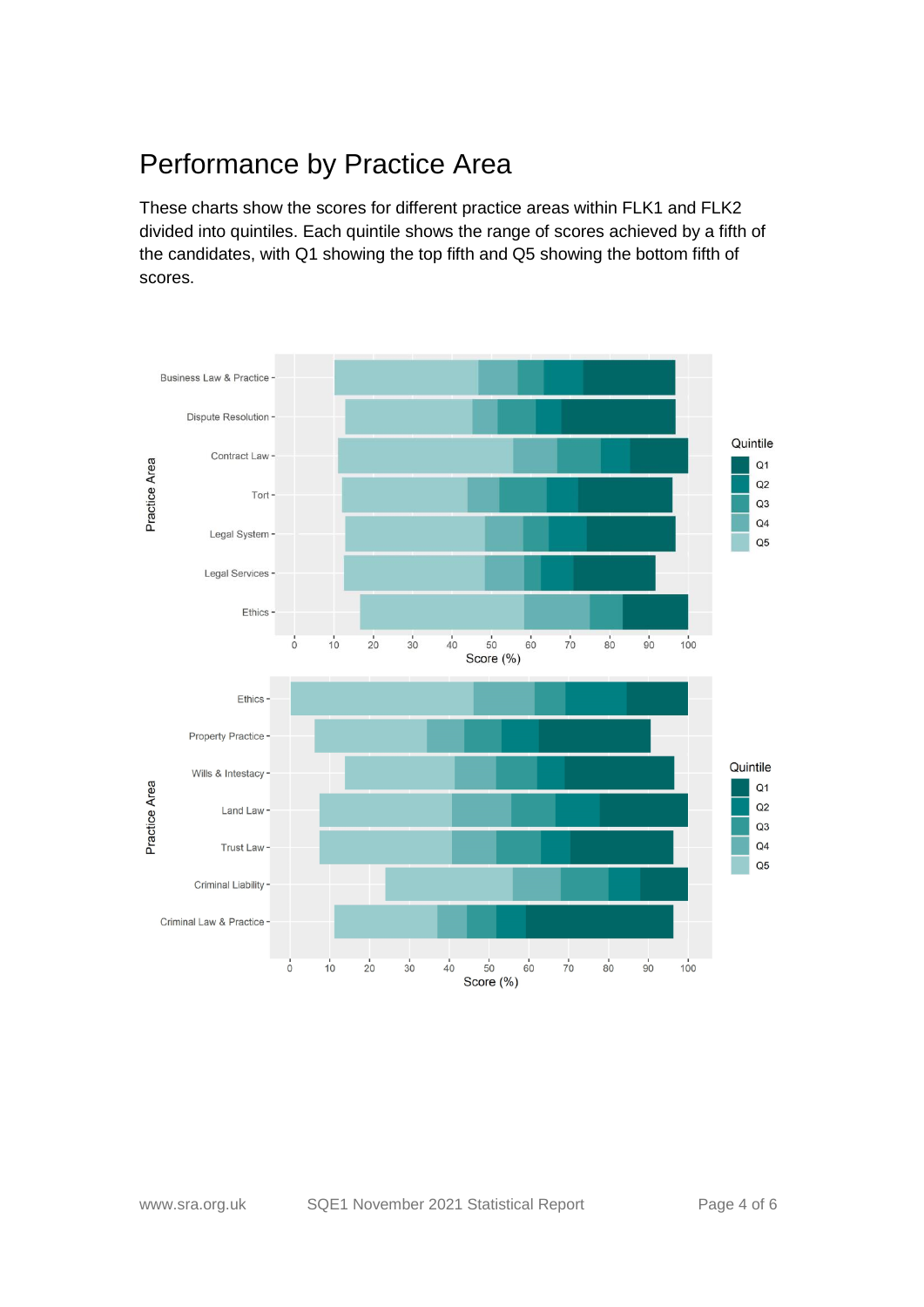### Pass Rates

The following tables show pass rates based on the responses provided by candidates in the online diversity survey completed ahead of registering for the assessment. Mean scores and pass rates are not reported for groups with fewer than 10 candidates.

|                                |     |                   | FLK1   |        |     |            | FLK2   |        | SQE1 |                   |        |
|--------------------------------|-----|-------------------|--------|--------|-----|------------|--------|--------|------|-------------------|--------|
| What is your ethnic group?     |     | <b>Candidates</b> | Mean % | Pass   |     | Candidates | Mean % | Pass   |      | <b>Candidates</b> | Pass   |
|                                | n   | %                 |        | Rate % | n   | %          |        | Rate % | n    | %                 | Rate % |
| Asian / Asian British          | 343 | 32                | 57     | 53     | 342 | 32         | 53     | 44     | 340  | 32                | 43     |
| <b>Black / Black British</b>   | 70  | 6                 | 57     | 54     | 67  | 6          | 53     | 39     | 67   | 6                 | 39     |
| Mixed / multiple ethnic groups | 50  | 5                 | 63     | 74     | 50  | 5.         | 59     | 64     | 50   | 5.                | 58     |
| Other ethnic group             | 75  | 7                 | 57     | 53     | 75  | 7          | 52     | 41     | 74   | 7                 | 41     |
| White                          | 464 | 43                | 65     | 79     | 461 | 43         | 61     | 67     | 460  | 43                | 66     |
| Prefer not to say              | 82  | 8                 | 63     | 74     | 83  | 8          | 56     | 48     | 82   | 8                 | 49     |
|                                |     |                   |        |        |     |            |        |        |      |                   |        |
| Do you consider yourself to    |     |                   | FLK1   |        |     |            | FLK2   |        |      | SQE1              |        |
| have a disability according to |     |                   |        |        |     |            |        |        |      |                   |        |
| the definition in the Equality |     | Candidates        | Mean % | Pass   |     | Candidates | Mean % | Pass   |      | Candidates        | Pass   |
| Act 2010?                      | n   | %                 |        | Rate % | n   | %          |        | Rate % | n    | %                 | Rate % |
| <b>Yes</b>                     | 55  | 5                 | 62     | 71     | 53  | 5.         | 58     | 55     | 53   | 5.                | 55     |
| No                             | 969 | 89                | 61     | 66     | 964 | 89         | 57     | 54     | 960  | 89                | 53     |
| Prefer not to say              | 60  | 6                 | 63     | 75     | 61  | 6          | 58     | 56     | 60   | 6                 | 57     |

|                   | FLK1 |            |        |        |     |                   | FLK2   | SQE1   |     |                   |        |
|-------------------|------|------------|--------|--------|-----|-------------------|--------|--------|-----|-------------------|--------|
| What is your sex? |      | Candidates | Mean % | Pass   |     | <b>Candidates</b> | Mean % | Pass   |     | <b>Candidates</b> | Pass   |
|                   | n    | %          |        | Rate % | n   | %                 |        | Rate % | n   | %                 | Rate % |
| Female            | 683  | 63         | 61     | 67     | 676 | 63                | 57     | 55     | 674 | 63                | 54     |
| Male              | 376  | 35         | 61     | 65     | 376 | 35                | 56     | 54     | 374 | 35                | 54     |
| Prefer not to say | 25   |            | 63     | 76     | 26  |                   | 59     | 46     | 25  |                   | 48     |

|                                | FLK1<br>Candidates |                |        |        |     |                | FLK2   |        | SQE1 |            |        |  |
|--------------------------------|--------------------|----------------|--------|--------|-----|----------------|--------|--------|------|------------|--------|--|
| Which age category are you in? |                    |                | Mean % | Pass   |     | Candidates     | Mean % | Pass   |      | Candidates | Pass   |  |
|                                | n                  | %              |        | Rate % | n   | %              |        | Rate % | n    | %          | Rate % |  |
| $16 - 24$                      | 187                | 17             | 57     | 55     | 182 | 17             | 55     | 46     | 182  | 17         | 45     |  |
| $25 - 34$                      | 629                | 58             | 63     | 72     | 628 | 58             | 58     | 59     | 626  | 58         | 57     |  |
| $35 - 44$                      | 172                | 16             | 60     | 64     | 169 | 16             | 55     | 51     | 169  | 16         | 51     |  |
| $45 - 54$                      | 55                 | 5              | 61     | 64     | 56  | 5              | 56     | 50     | 55   | 5          | 51     |  |
| $55 - 64$                      | 17                 | $\overline{2}$ | 58     | 47     | 18  | $\overline{2}$ | 55     | 39     | 17   | 2          | 41     |  |
| $65+$                          | 4                  | $\leq$ 1       | -      | ۰      | 4   | $\leq$ 1       | -      | ۰      | 4    | $\leq$ 1   |        |  |
| Prefer not to say              | 20                 | $\overline{2}$ | 65     | 75     | 21  |                | 60     | 57     | 20   |            | 60     |  |

| Did either of your parents                            |                   |    | FLK1   |        |     |                   | FLK2   |        | SQE1       |    |        |
|-------------------------------------------------------|-------------------|----|--------|--------|-----|-------------------|--------|--------|------------|----|--------|
| attend university by the time                         | <b>Candidates</b> |    |        | Pass   |     | <b>Candidates</b> |        | Pass   | Candidates |    | Pass   |
| you were 18?                                          | n                 | %  | Mean % | Rate % | n   | %                 | Mean % | Rate % | n          | %  | Rate % |
| Yes, one or both of my parents<br>attended university | 462               | 43 | 63     | 72     | 455 | 42                | 59     | 60     | 454        | 42 | 58     |
| No, neither of my parents<br>attended university      | 480               | 44 | 60     | 63     | 481 | 45                | 56     | 51     | 478        | 45 | 51     |
| Do not know / not sure                                | 25                |    | 55     | 44     | 25  |                   | 50     | 32     | 25         |    | 28     |
| Prefer not to say                                     | 117               | 11 | 61     | 66     | 117 | 11                | 56     | 50     | 116        |    | 51     |

|                             | FLK1 |                      |    |        |     |            | FLK2   |        | SQE1              |    |        |
|-----------------------------|------|----------------------|----|--------|-----|------------|--------|--------|-------------------|----|--------|
| Have you undertaken any     |      | Candidates<br>Mean % |    | Pass   |     | Candidates | Mean % | Pass   | <b>Candidates</b> |    | Pass   |
| qualifying work experience? | n    | %                    |    | Rate % | n   | %          |        | Rate % | n                 | %  | Rate % |
| Yes                         | 619  | 57                   | 62 | 71     | 619 | 57         | 58     | 58     | 616               | 57 | 57     |
| No                          | 199  | 18                   | 58 | 53     | 194 | 18         | 54     | 46     | 194               | 18 | 43     |
| Prefer not to say           | 266  | 25                   | 63 | 68     | 265 | 25         | 57     | 53     | 263               | 25 | 53     |